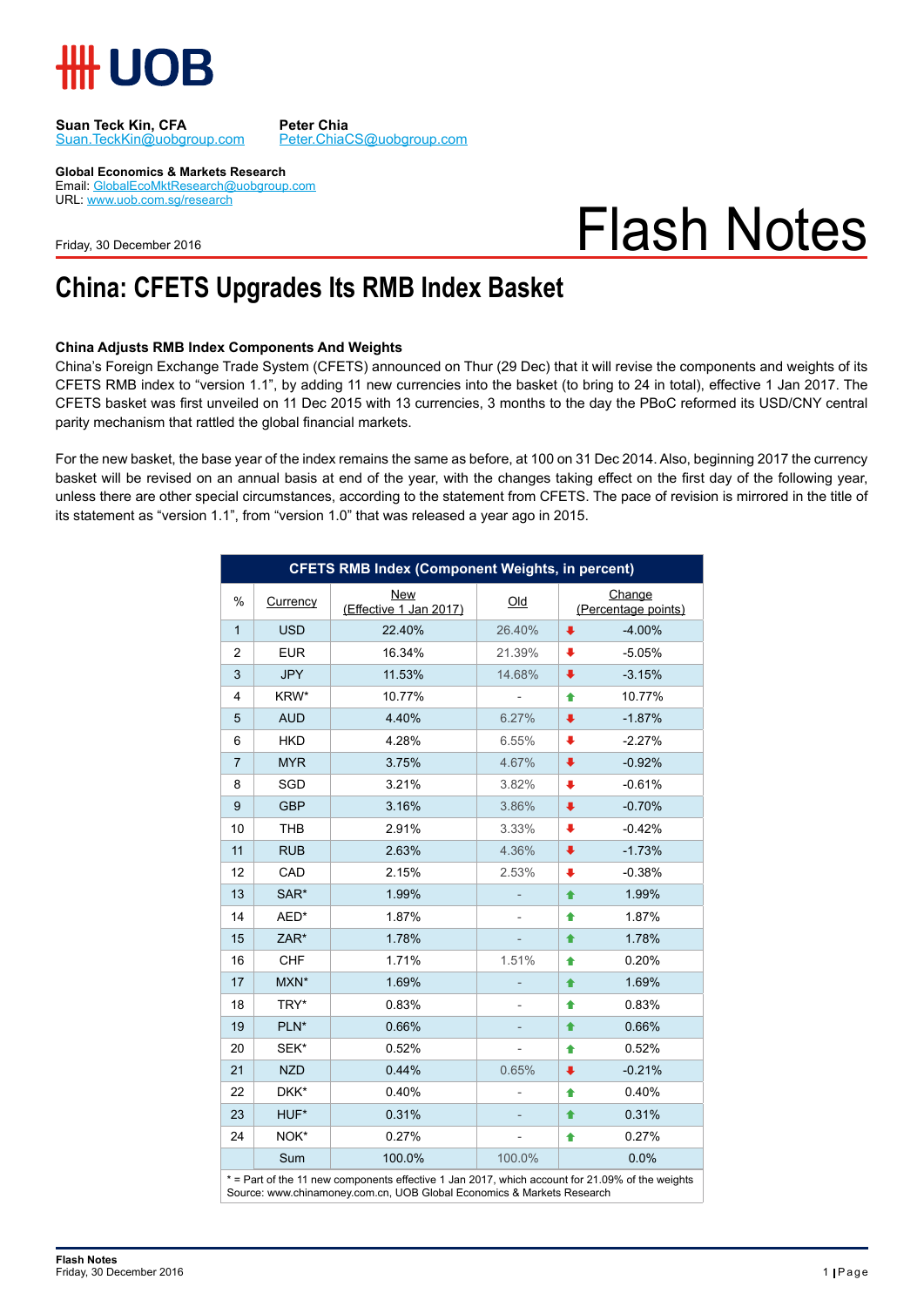#### **Lower US Dollar's Weight Leads The Changes**

With the near doubling of its basket components, the most noteworthy changes in this round include (see table):

- 1) the reduction of the US dollar's weights from 26.40% to 22.40%,
- 2) deep cuts for EUR, JPY and HKD weights,
- 3) the introduction of Korean won into the basket, at a hefty 10.77% weight, and
- 4) 11 new additions are emerging markets currencies, except for the 3 Nordic units (Denmark, Sweden, and Norway)

While the USD's weight has been reduced by 4% points to 22.40%, it remains a substantial part of the index. Together with HKD, which is pegged to the USD, the combined weight is still heavy at 27%, but down from 33% previously. While the US dollar would continue to be a swing factor in the RMB index, this is offset by reductions in weights for the EUR (5% point lower) and JPY (3% point lower) and increased weights of EM currencies, which could help make the CFETS RMB index somewhat more sensitive towards non-USD moves. The 11 newly added currencies (including Mexican peso, South African rand, Turkish lira) contribute about 21% of the weightage, half of which is attributed to the Korean won. This is what CFETS intended, to strengthen the "representativeness" of the index by enlarging the currency components.

The addition of Korean won should not come as a surprise, as it was actually a puzzle that it did not make it in the first round in 2015, given the size of external trade between the two countries. Since 2013, South Korea has been China's largest source of imports, accounting for 10.3% share of China's imports in 2015, followed by US' 9% share. South Korea was China's fourth largest exports market in 2015, with about 4% share of China's exports, which has been holding steady at this size over the past several years.



With the changes to the RMB index and addition of a number of EM currencies into the mix together with the lowered of USD weights, it does not mean that the RMB would be subjected to less depreciation pressure against the USD as it still boils down to confidence and fundamentals. As long as the pressure for capital outflows and/or perceptions of weak domestic fundamentals remain, the RMB would still be biased weaker vs. the USD regardless of the weights in the RMB index.

#### **A More Stable RMB Index Ahead?**

With the change, the top 5 currencies in the upcoming basket account for 65.4% of the basket weights, lower compared to 75.3% previously. Meanwhile, the top 10 currencies account for 82.8% share of the basket, down from 95.3% previously. These changes with a more diversified basket could favour a more stable RMB index in 2017. Nonetheless, a sharply stronger USD could still put the RMB under pressure, though the extent would likely be less than was the case before.

**As for the outlook of the RMB, we continue to see a weak bias for the currency near term given the domestic concerns of debt and growth slowdown and resurgent US sentiment**, even though the recalibration of the CFETS RMB index could help steer towards a more market-determined (and less USD-focus) exchange rate mechanism over the longer term. Note that CFETS also references two additional currency baskets in its FX policy, i.e. the 40-currency BIS Currency Basket and the RMB Index based on SDR Currency Basket (4 currency pairs). From China's perspective, the CFETS version likely warrants the most consideration among the three indices.

However, so far the performance of the CFETS RMB index has not been entirely consistent with official stance of a "stable" currency. This is reflected in its 6% decline since the end of 2015, which is close to the 6.6% drop in the onshore CNY against the USD in the same period. Ideally, the RMB index should be relatively more stable compared to the individual components, especially the USD. It remains to be seen whether the upcoming changes could address this issue.

**Over the next 3-6 months, the USD/CNY could breach the 7.00 level earlier than our mid-2017 estimation, and the offshore USD/CNH already trading precariously close to that level. Our end-2017 for USD/CNY is at 7.16. One key event to note is the 20 Jan inauguration of US President-elect Donald Trump, who has vowed to declare China a "currency manipulator" on his first day in office.**